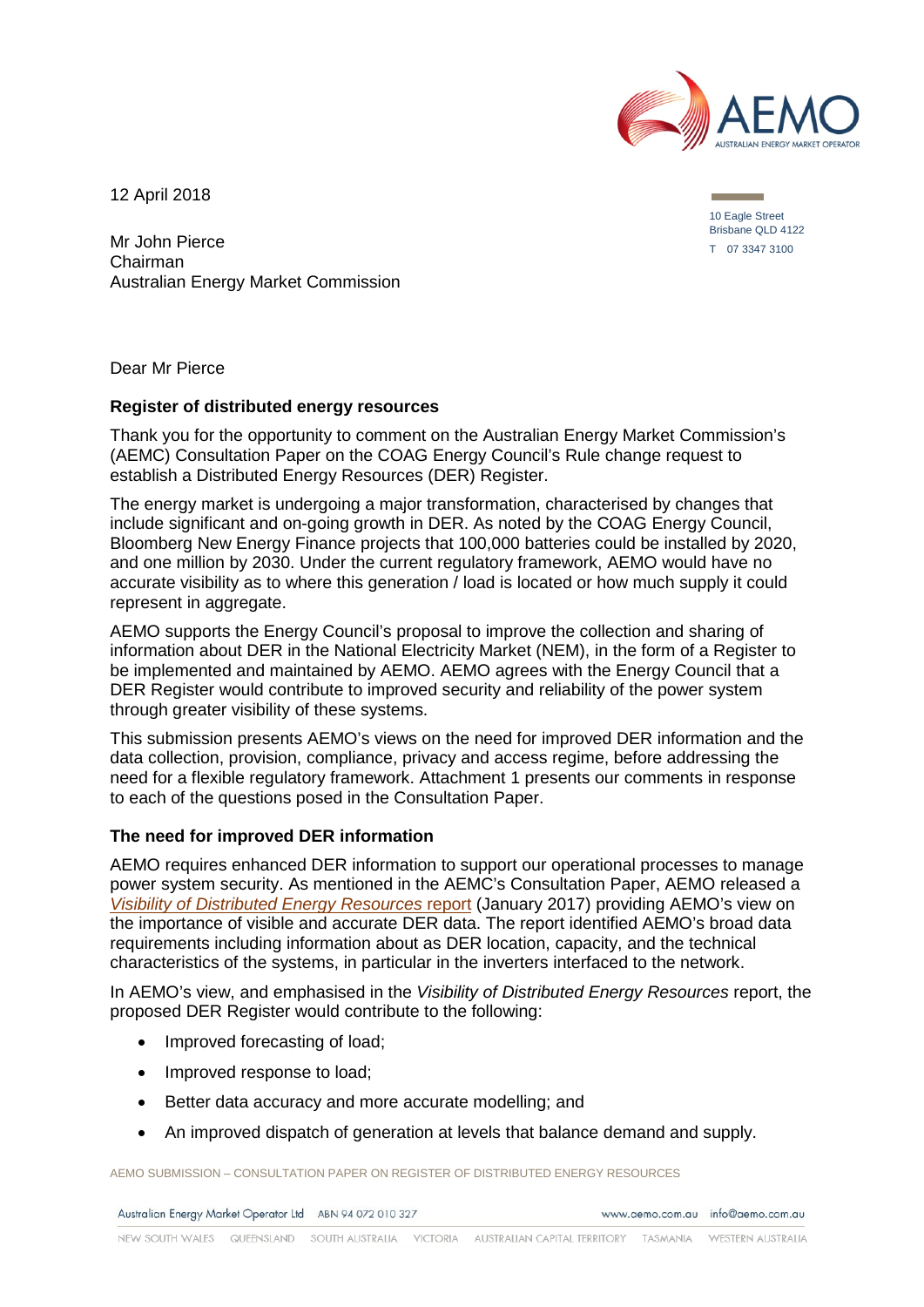

AEMO's current application of distributed solar PV information best illustrates how the broader application of DER data could be utilised in power system operational practices. This is detailed in section 4.1.1 of the *Visibility of Distributed Energy Resources* report.

Current information gaps affect all AEMO operational processes, from real-time dispatch to longer-term planning. Further detail about the need for visibility of DER data and the operational processes that require such data is available in the *Visibility of Distributed Energy Resources* report.

## **Collection of DER data**

In AEMO's view, developing the data collection system will require close collaboration between AEMO, DNSPs and other involved/affected parties. To maximise coverage and accuracy while minimising cost, key principles in building the collection process should include:

- Harnessing existing systems and processes while embracing innovation and technology to streamline these processes. This includes DNSP data collection frameworks and potentially third-party data collection applications such as those utilised by the Clean Energy Regulator;
- National uniformity to enhance installer useability;
- Reducing burden/cost to installer/consumer;
- Potential for incentives to consumers, installers and Participants;
- Link to installer accreditation programs to drive compliance;
- Automation, such as linking to a national database of micro-generator/inverter/battery manufacturer/model specifications to minimise manual data entry.

## **Data provision and compliance**

The integration of DER data in the form of a DER Register would represent a significant improvement over current approaches. While 100 per cent data submission and accuracy is optimal and the level of data completeness will have a proportionate impact on the forecast error applied in AEMO's models, there is still considerable value to AEMO (and DNSPs) from a less complete data set.

AEMO expects data sets to improve over time as additional parties, such as aggregators and Metering Coordinators, visit sites or become involved in the installation and installers become familiar with the data collection process. Demonstrating the value-add of having the data may also provide additional incentives to all parties. To maximise the benefit of incomplete data while the Register evolves, AEMO would look to combine the information with other data, such as metering data, and use back-casting and sampling techniques (as is applied with distributed solar).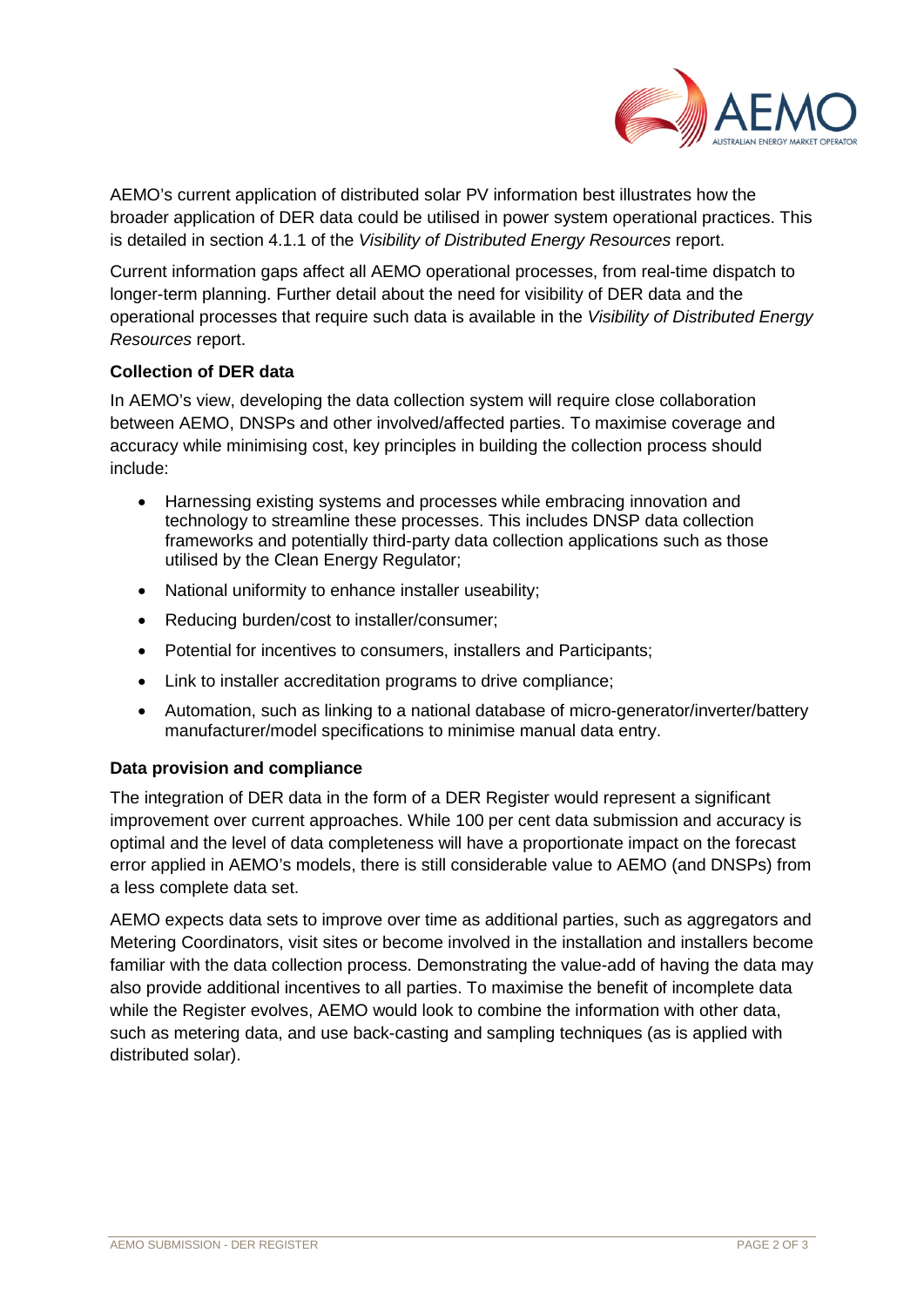

### **A flexible regulatory framework**

AEMO strongly supports the Energy Council's position that the principles identifying the types and capacity of DER for inclusion in the Register should be broadly established in the NER, with an AEMO Guideline specifying DER systems and data to be collected. As proposed by the Energy Council, the regulatory framework would specify with whom AEMO can share data while requiring DNSPs to collect and provide to AEMO information about DER connected to the network.

Applying such a principles-based approach in the NER would enable the DER collection framework to evolve flexibly as different types or classifications of DER systems emerge alongside new data streams, capabilities and response modes. This flexibility in the Register's framework is imperative to enable the market to keep pace with technological developments, innovation and market dynamics.

#### **Privacy and third-party access**

Rule 7.15.5(a) sets out who presently has rights to access the various types of data associated with a metering installation. The COAG Energy Council released a draft report considering how best to facilitate timely access to consumption data by third party service providers (Facilitating Access to Consumer Energy Data, March 2018). As part of that consultation, the Energy Council is considering privacy matters.

AEMO strongly favours one, consistent access framework for the DER register and broader standing and meter data by third party providers. AEMO encourages the AEMC to have regard to this work in considering privacy and third-party access matters.

A DER Register is a valuable addition to an evolving energy market and I look forward to working with you and your team as you progress this Energy Council Rule change request.

If you would like to discuss the contents of this submission further, please do not hesitate to contact Violette Mouchaileh, Group Manager Market Enhancement, on 03 9609 8551.

Yours sincerely

Peter Geers **Executive General Manager, Markets**

cc:

Attachments: Table responding to AEMC Consultation Paper questions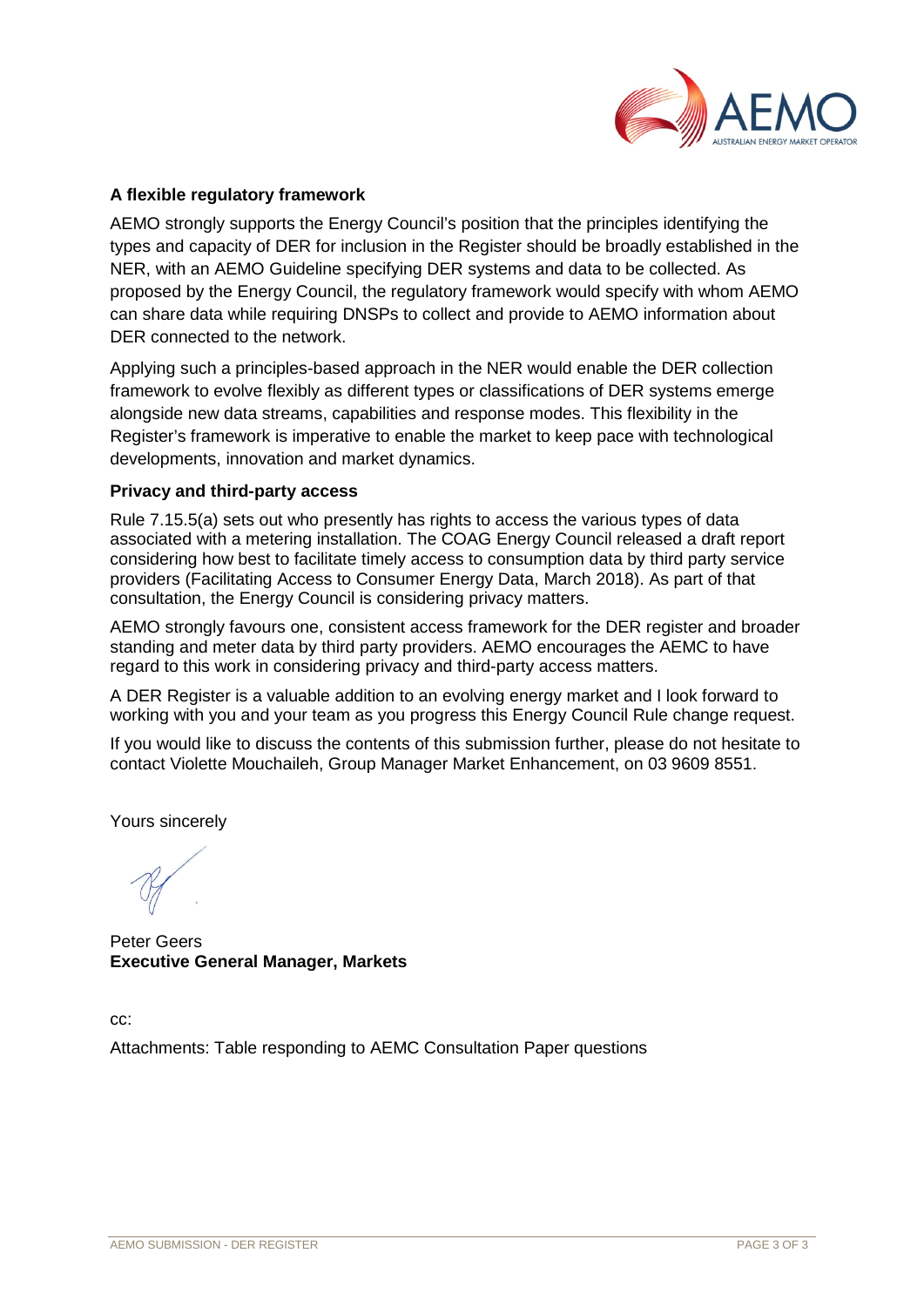# **Attachment 1 Stakeholder feedback template**



The template below has been developed to enable stakeholders to provide their feedback on the questions posed in this paper and any other issues that they would like to provide feedback on. The AEMC encourages stakeholders to use this template to assist it to consider the views expressed by stakeholders on each issue. Stakeholders should not feel obliged to answer each question, but rather address those issues of particular interest or concern. Further context for the questions can be found in the consultation paper.

Organisation:

Contact name:

Contact details (email / phone):

| <b>Questions</b>                                   |                                                                                                                                                         | Feedback                   |  |
|----------------------------------------------------|---------------------------------------------------------------------------------------------------------------------------------------------------------|----------------------------|--|
|                                                    | <b>Chapter 4 - Assessment framework</b>                                                                                                                 |                            |  |
| 1.                                                 | Is the assessment framework appropriate for<br>considering the proposed rule changes?                                                                   | Yes                        |  |
| 2.                                                 | Are there other relevant considerations that should be<br>included in the assessing the proposed rule changes?                                          | Refer to AEMO's submission |  |
| Chapter 5 - Section 5.1.1 - Benefits of a register |                                                                                                                                                         |                            |  |
| 3.                                                 | What are the likely uses of a distributed energy<br>resources register?                                                                                 | Refer to AEMO's submission |  |
| 4.                                                 | How, and to what extent, could the static information<br>provided by a DER register meet the objectives outlined<br>by the COAG Energy Council, namely: | Refer to AEMO's submission |  |
|                                                    | more accurate load forecasting?<br>a)                                                                                                                   |                            |  |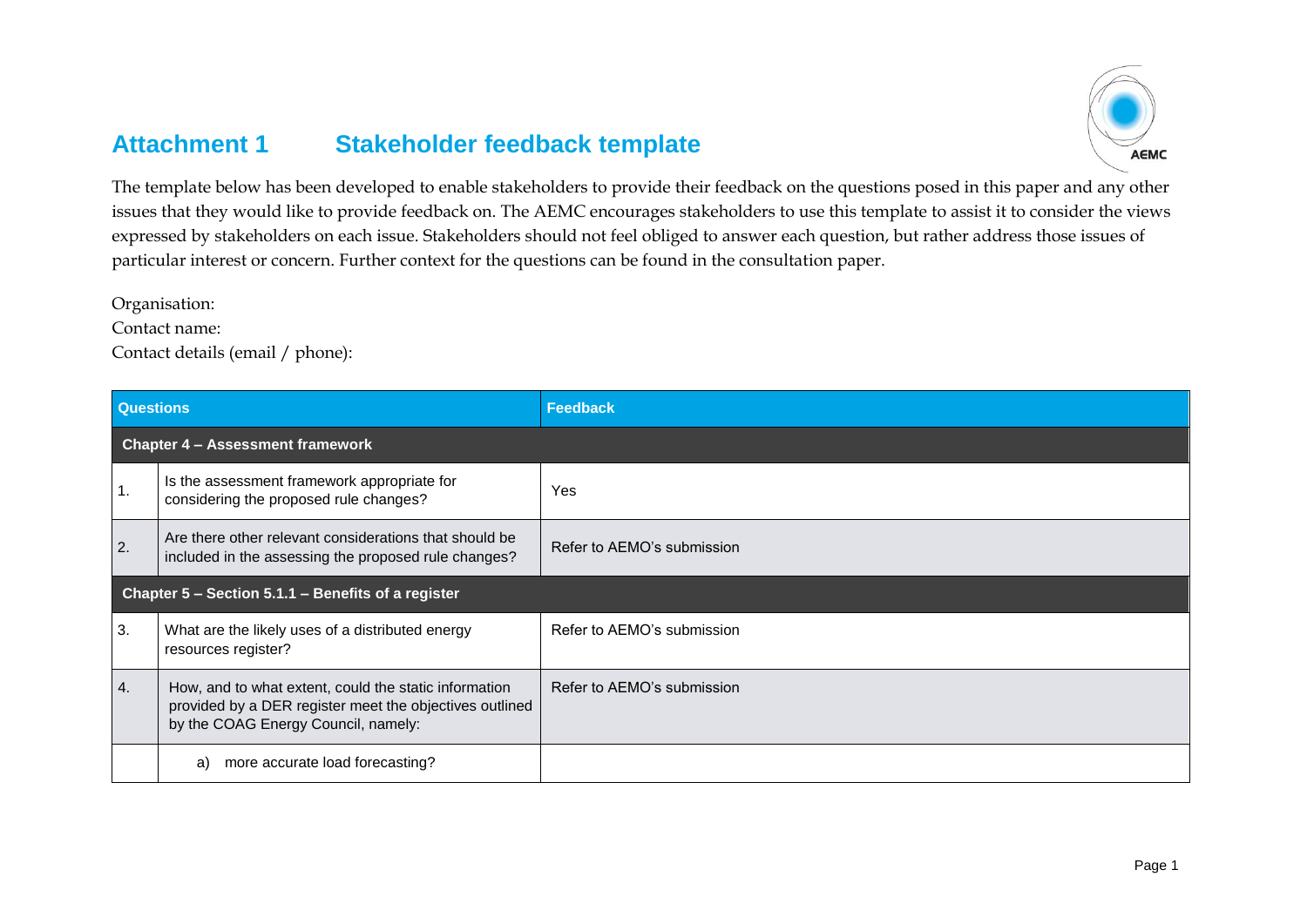| Questions |                                                                                                                                                     | <b>Feedback</b>                                                                                                                                                                                                                                                                                                                                                                                                                                                                                                                                                                                                                                                                                                                      |
|-----------|-----------------------------------------------------------------------------------------------------------------------------------------------------|--------------------------------------------------------------------------------------------------------------------------------------------------------------------------------------------------------------------------------------------------------------------------------------------------------------------------------------------------------------------------------------------------------------------------------------------------------------------------------------------------------------------------------------------------------------------------------------------------------------------------------------------------------------------------------------------------------------------------------------|
|           | improving AEMO's ability to manage power<br>b)<br>system security during credible contingency,<br>protected and non-credible contingency<br>events? |                                                                                                                                                                                                                                                                                                                                                                                                                                                                                                                                                                                                                                                                                                                                      |
|           | improving AEMO's ability to set the bounds of<br>C)<br>the technical envelope at an efficient level?                                                |                                                                                                                                                                                                                                                                                                                                                                                                                                                                                                                                                                                                                                                                                                                                      |
|           | improving efficient market and network<br>d)<br>investment?                                                                                         |                                                                                                                                                                                                                                                                                                                                                                                                                                                                                                                                                                                                                                                                                                                                      |
| 5.        | Are there any other ways that a distributed energy<br>resources register could benefit the National Electricity<br>Market?                          | By encouraging DNSPs to continue integrating DER data into their BAU practices. The ENA's<br>Electricity Transformation Roadmap found that by 2050 \$16 billion in network infrastructure<br>investment is avoided by management of distributed energy resources like solar and batteries;<br>and that Networks pay distributed energy resources customers \$2.5 billion per annum for grid support<br>services. In order to harness these opportunities visibility of DER is required.<br>With the appropriate access to data and flexibility provisions built in, the Register will also support<br>innovation and underpin new markets; in-turn delivering improved services for customers (as outlined<br>in AEMO's submission). |
| 6.        | What features does a register need to have in order to<br>meet the objectives outlined by the COAG Energy<br>Council?                               | Given the rapid pace of change in the sector it is essential the framework has sufficient flexibility,<br>while maintaining consumer protections, to capture new technologies into the database and to<br>enable innovative applications of the data in operating the power system and maintaining<br>security of supply.<br>If AEMO or DNSPs use of the data is constrained to a specified 'list' of current power system<br>management practices this will hinder innovation and in-turn efficiencies in the market. AEMO<br>recommends the framework be clear that AEMO is able to apply the data for the purposes of<br>operating the power system and maintaining security of supply.                                           |
|           | Chapter 5 - Section 5.1.2 - Expected costs                                                                                                          |                                                                                                                                                                                                                                                                                                                                                                                                                                                                                                                                                                                                                                                                                                                                      |
| 7.        | What costs do you believe would likely be involved in<br>the collection of useful data about DER?                                                   | AEMO estimates it will cost approximately \$1.1 million to establish the DER Register, subject to<br>final design of the collection process. On-going annual costs are estimated at \$150 000.                                                                                                                                                                                                                                                                                                                                                                                                                                                                                                                                       |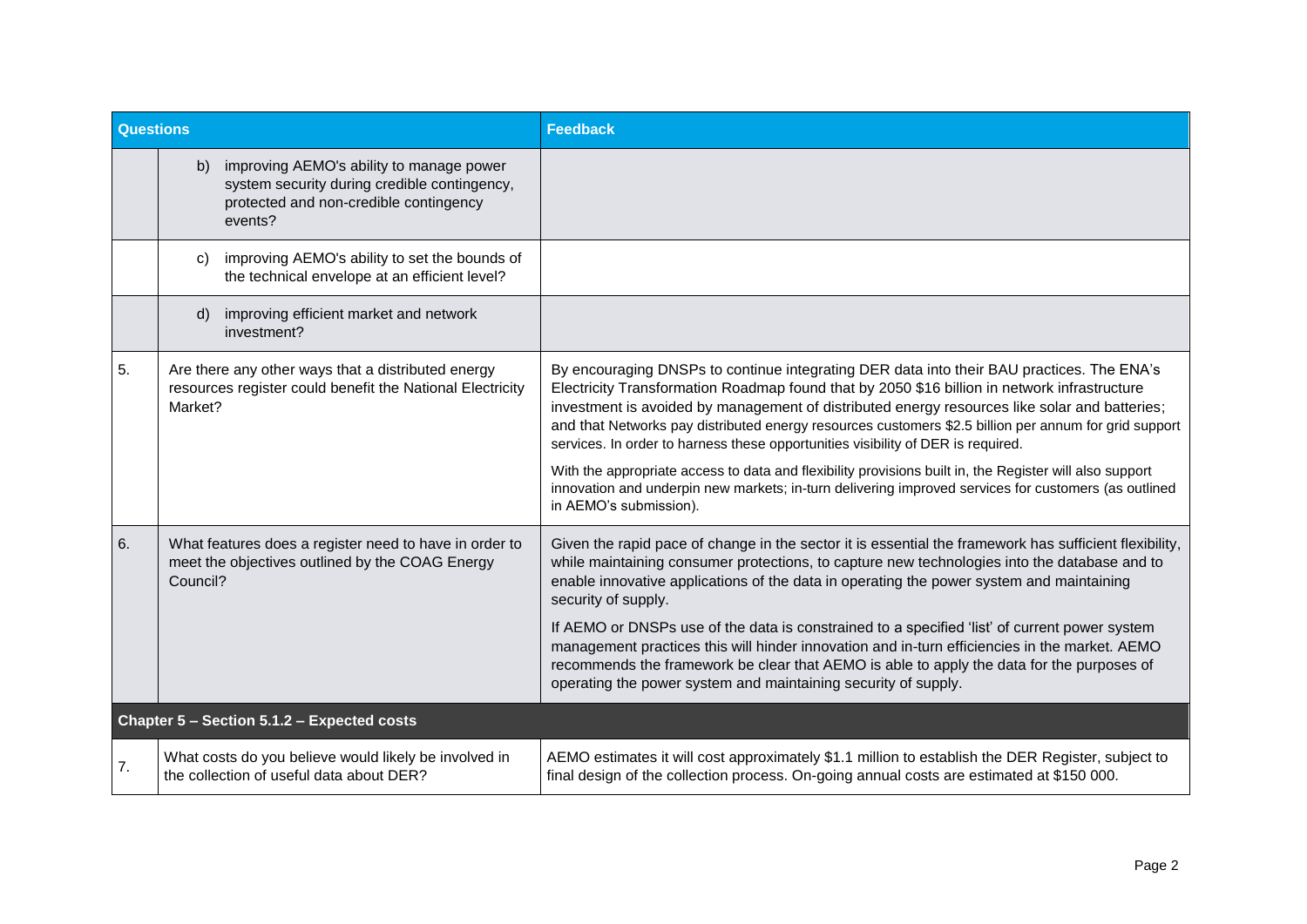| <b>Questions</b> |                                                                                                                                                                                                           | <b>Feedback</b>                                                                                                                                                                                                                                                                                                                                                                                                                                                                                                                                                                                                                                                                                                                                                                                                                                                                                                                                                                                                                                                                                                                                                                                                                                                                                                                                                                                                                                                                                                                                        |
|------------------|-----------------------------------------------------------------------------------------------------------------------------------------------------------------------------------------------------------|--------------------------------------------------------------------------------------------------------------------------------------------------------------------------------------------------------------------------------------------------------------------------------------------------------------------------------------------------------------------------------------------------------------------------------------------------------------------------------------------------------------------------------------------------------------------------------------------------------------------------------------------------------------------------------------------------------------------------------------------------------------------------------------------------------------------------------------------------------------------------------------------------------------------------------------------------------------------------------------------------------------------------------------------------------------------------------------------------------------------------------------------------------------------------------------------------------------------------------------------------------------------------------------------------------------------------------------------------------------------------------------------------------------------------------------------------------------------------------------------------------------------------------------------------------|
| 8.               | Do you agree with the costs identified by Jacobs for<br>different stakeholders? If not, why?                                                                                                              |                                                                                                                                                                                                                                                                                                                                                                                                                                                                                                                                                                                                                                                                                                                                                                                                                                                                                                                                                                                                                                                                                                                                                                                                                                                                                                                                                                                                                                                                                                                                                        |
| 9.               | Are stakeholders able to provide data or case studies<br>that would support further quantification (in monetary<br>terms) of any of costs likely to manifest?                                             |                                                                                                                                                                                                                                                                                                                                                                                                                                                                                                                                                                                                                                                                                                                                                                                                                                                                                                                                                                                                                                                                                                                                                                                                                                                                                                                                                                                                                                                                                                                                                        |
| 10.              | How might the nature and magnitude of these potential<br>costs change over time?                                                                                                                          | Improvements in technology should over time enhance the collection process and systems and<br>mitigate on-going collection costs.                                                                                                                                                                                                                                                                                                                                                                                                                                                                                                                                                                                                                                                                                                                                                                                                                                                                                                                                                                                                                                                                                                                                                                                                                                                                                                                                                                                                                      |
|                  | <b>Chapter 5 - Section 5.2 - Governance</b>                                                                                                                                                               |                                                                                                                                                                                                                                                                                                                                                                                                                                                                                                                                                                                                                                                                                                                                                                                                                                                                                                                                                                                                                                                                                                                                                                                                                                                                                                                                                                                                                                                                                                                                                        |
| 11.              | Please comment on the suitability of the following:                                                                                                                                                       |                                                                                                                                                                                                                                                                                                                                                                                                                                                                                                                                                                                                                                                                                                                                                                                                                                                                                                                                                                                                                                                                                                                                                                                                                                                                                                                                                                                                                                                                                                                                                        |
|                  | Should 'small scale' systems be limited to<br>a)<br>generation systems below 5 MW? Should any<br>further limitations be imposed (e.g. a minimum<br>capacity or a threshold in MWh for energy<br>storage)? | For 'small scale' systems the DER Register should capture generation and demand responsive<br>load under 5MW, without specific or detailed category limitations such as those suggested<br>imposed.<br>As detailed in AEMO's submission, flexibility in the DER Register's framework is key to<br>encouraging innovation and driving new services. As the power system evolves, AEMO and<br>DNSPs will need to respond rapidly to change and be able to quickly integrate new types of<br>DER, new markets or new emerging impacts of DER into operational practices. AEMO thus<br>supports COAG's proposal the Register's framework provide sufficient flexibility to accommodate<br>new technologies and innovation; in that principles of DER (ie generation and demand<br>responsive load under 5MW) are outlined in NER, but AEMO is able to list the specific<br>generation and load (the DER) captured by the Register in a guideline following industry<br>consultation.<br>Most generation above 5 MW is already captured by existing regulations. As such, the Register<br>should not attempt to capture most plant above this capacity.<br>However, AEMO also recommends information regarding larger scale, exempt generation<br>facilities, is also gathered by the Register. AEMO notes that there are some larger systems that<br>have been granted exemption from registration due to the fact that they export a limited amount<br>of energy and sell to a local retailer. Given there is limited information presently available for |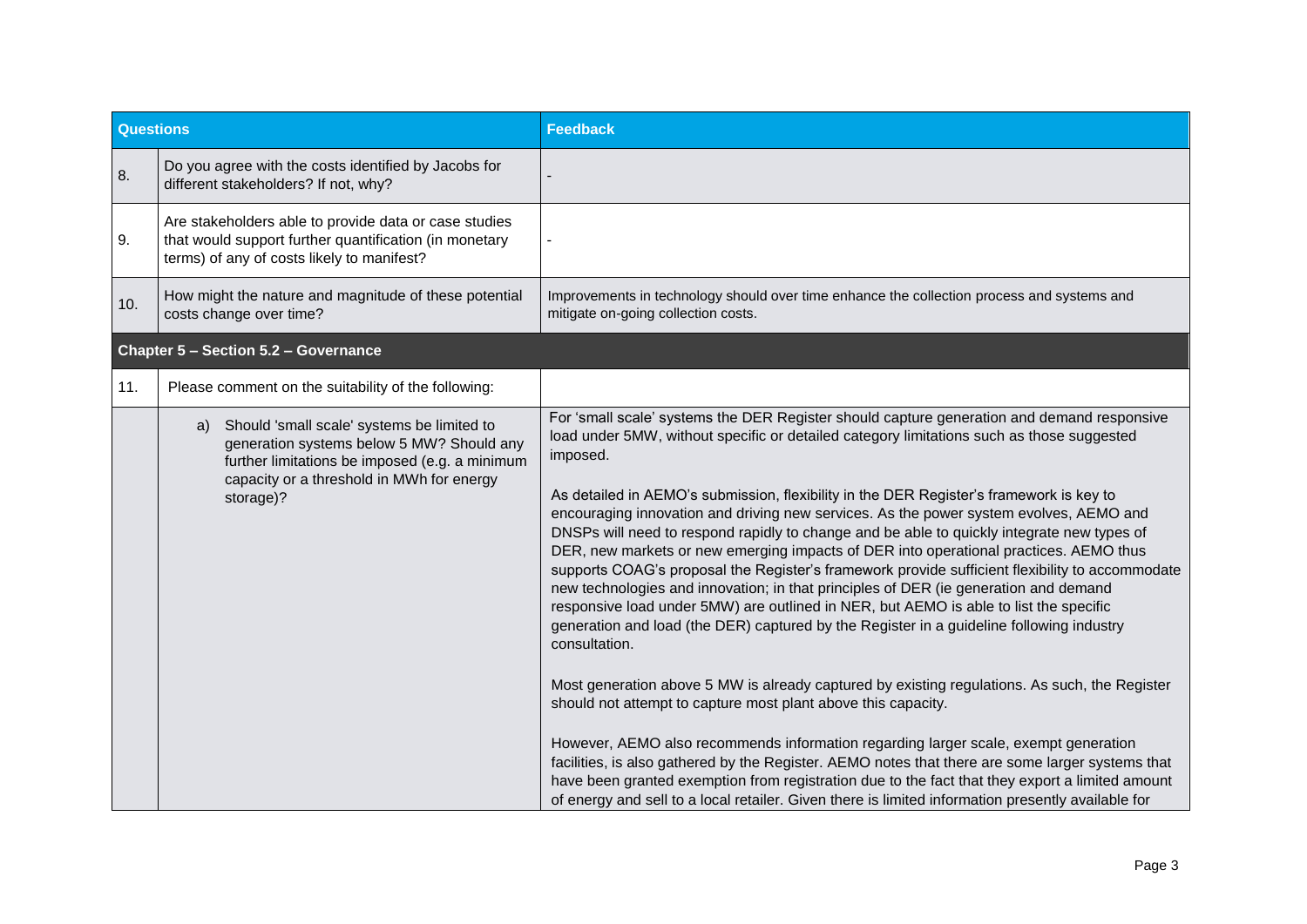| <b>Questions</b> |                                                                                                                                                                                                             | <b>Feedback</b>                                                                                                                                                                                                                                                                                                                                                                                                                                                                                                                                                                                                                                                                                                                                                              |
|------------------|-------------------------------------------------------------------------------------------------------------------------------------------------------------------------------------------------------------|------------------------------------------------------------------------------------------------------------------------------------------------------------------------------------------------------------------------------------------------------------------------------------------------------------------------------------------------------------------------------------------------------------------------------------------------------------------------------------------------------------------------------------------------------------------------------------------------------------------------------------------------------------------------------------------------------------------------------------------------------------------------------|
|                  |                                                                                                                                                                                                             | these types of systems we recommend that the Register should capture this form of DER as<br>well. This could be implemented in association with data submission obligations as discussed in<br>question 16. Such integration is considered to be an efficient form of capturing data rather than<br>introducing an additional register for such a purpose.                                                                                                                                                                                                                                                                                                                                                                                                                   |
|                  | Is the NER definition of 'connection point' an<br>b)<br>appropriate spatial demarcation for 'behind the<br>meter' DER? If not, what is an appropriate<br>spatial demarcation for 'behind the meter'<br>DER? | AEMO considers the DER Register should not be constrained to 'behind-the-meter' DER or<br>'connections points', but should operate under a framework designed to record the 'existence' of<br>DER <5MW.<br>As the growth of <5MW DER proliferates the systems will in aggregate be able to impact the<br>power system in a similar manner to utility scale plant; regardless of whether or not the DER is<br>"behind-the-meter", "co-located with consumer load" (as noted in question 11 (c) below) or at a<br>household or business premises (as raised as a framework option in the AEMC's Discussion<br>Paper). AEMO will thus need visibility of all DER <5MW to incorporate into operational practices,<br>for the reasons and purposes as detailed in our submission. |
|                  | Is a 'distributed energy resource' "an integrated<br>$\mathbf{C}$<br>system of energy equipment co-located with<br>consumer load"? If not, what else could it be<br>characterised as?                       | As a starting point for broader industry consultation, DER is any form of energy resource that is not<br>formally registered as a generator, [potentially connected to a distribution network], but can be<br>utilised to generate, consume, shift or offset load.                                                                                                                                                                                                                                                                                                                                                                                                                                                                                                           |
| 12.              | Regarding the management of a DER register:                                                                                                                                                                 |                                                                                                                                                                                                                                                                                                                                                                                                                                                                                                                                                                                                                                                                                                                                                                              |
|                  | a) To what extent should the types and capacity<br>of DER eligible for inclusion in the register be<br>defined in the NER or in an AEMO guideline?                                                          | AEMO supports the Rule change proposal as recommended by COAG; in that the NER should<br>establish DER size thresholds and outline the principles of DER systems to be captured by the<br>Register. AEMO should then be required to consult on and publish a guideline that specifies the<br>exact types of DER systems included in the Register, and the specific data to be collected.<br>This framework provides flexibility that is vital to the on-going operation of the Register and the                                                                                                                                                                                                                                                                              |
|                  |                                                                                                                                                                                                             | power system. It will enable the Register to capture new technologies and data streams as they                                                                                                                                                                                                                                                                                                                                                                                                                                                                                                                                                                                                                                                                               |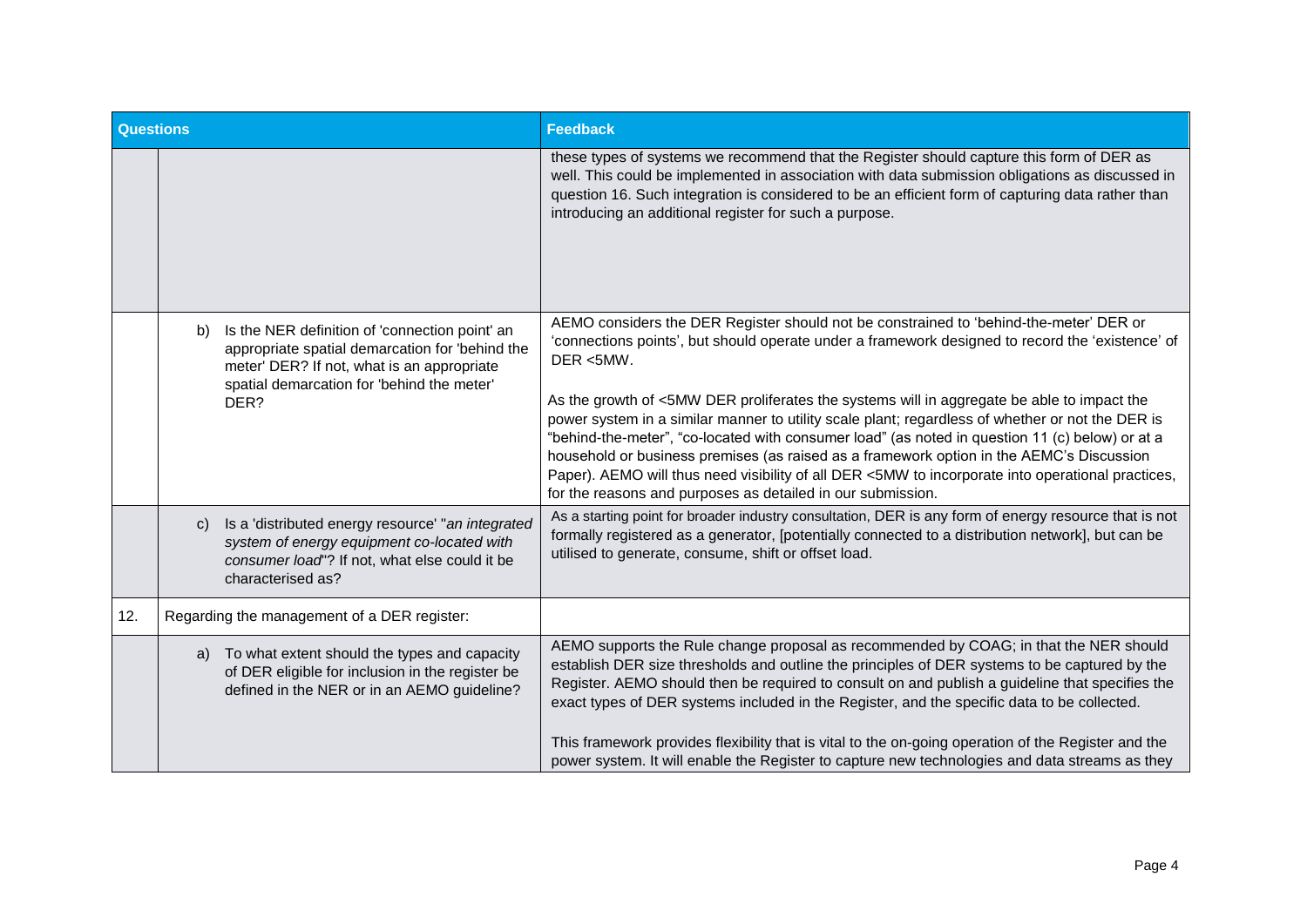| <b>Questions</b> |                                                                                                                                                                                                                        | <b>Feedback</b>                                                                                                                                                                                                                                                                                                                                                                                                                                                                                                                                                |  |
|------------------|------------------------------------------------------------------------------------------------------------------------------------------------------------------------------------------------------------------------|----------------------------------------------------------------------------------------------------------------------------------------------------------------------------------------------------------------------------------------------------------------------------------------------------------------------------------------------------------------------------------------------------------------------------------------------------------------------------------------------------------------------------------------------------------------|--|
|                  |                                                                                                                                                                                                                        | are developed, and in-turn allow power system operations to keep up with the rapid pace of<br>change in the energy market.                                                                                                                                                                                                                                                                                                                                                                                                                                     |  |
|                  | Should the nature of the information being<br>b)<br>collected and recorded in the register and any<br>other requirements, such as how often parties<br>need to report the data, be determined in an<br>AEMO guideline? | Yes, for reasons as outlined in (a) above.                                                                                                                                                                                                                                                                                                                                                                                                                                                                                                                     |  |
|                  | What types of principles, factors or other<br>C)<br>criteria should AEMO be required to consider<br>when developing guidelines on the collection<br>and recording of information on DER?                               | Flexibility<br>Industry consultation<br>$\overline{\phantom{a}}$<br>DER includes generation and load under 5MW without further specified constraint (as<br>$\blacksquare$<br>discussed in question 11)<br>Capability to update guideline as required<br>$\blacksquare$                                                                                                                                                                                                                                                                                         |  |
|                  | Chapter 5 - Section 5.3 - Data collection and compliance                                                                                                                                                               |                                                                                                                                                                                                                                                                                                                                                                                                                                                                                                                                                                |  |
| 13.              | How often does the data need to be collected and<br>updated to achieve the objectives of a DER register?                                                                                                               | It will be most efficient if data is collected and submitted at the time of equipment installation or<br>modification. Depending on the implementation model, DNSPs could submit data to AEMO on a<br>monthly basis or if the implementation framework allows the data could be sent to AEMO at the<br>same time as it is submitted to DNSPs.<br>The frequency of data collection should become an item included in any AEMO guideline, again,<br>to allow the market to keep up with the pace of change and data becomes required on a more<br>regular basis. |  |
| 14.              | Do you agree that there is a need for consistency<br>across network regions in what data should be<br>collected?                                                                                                       | This is imperative. Discrepancies in data sets will create inefficiencies in AEMO's ability to<br>operate the system via the application of the data as outlined in our submission.                                                                                                                                                                                                                                                                                                                                                                            |  |
| 15.              | If DNSPs' connection application processes are<br>considered a good method of collecting data, what<br>changes are needed to existing processes?                                                                       | Close collaboration between DNSPs and AEMO is required to develop the most economic<br>collection process. Costs in this regard must be minimised and AEMO is keen to build upon<br>existing systems and practices, such as those applied by the Clean Energy Regulator in the<br>collection of solar PV data, and the DNSPs existing connection processes.                                                                                                                                                                                                    |  |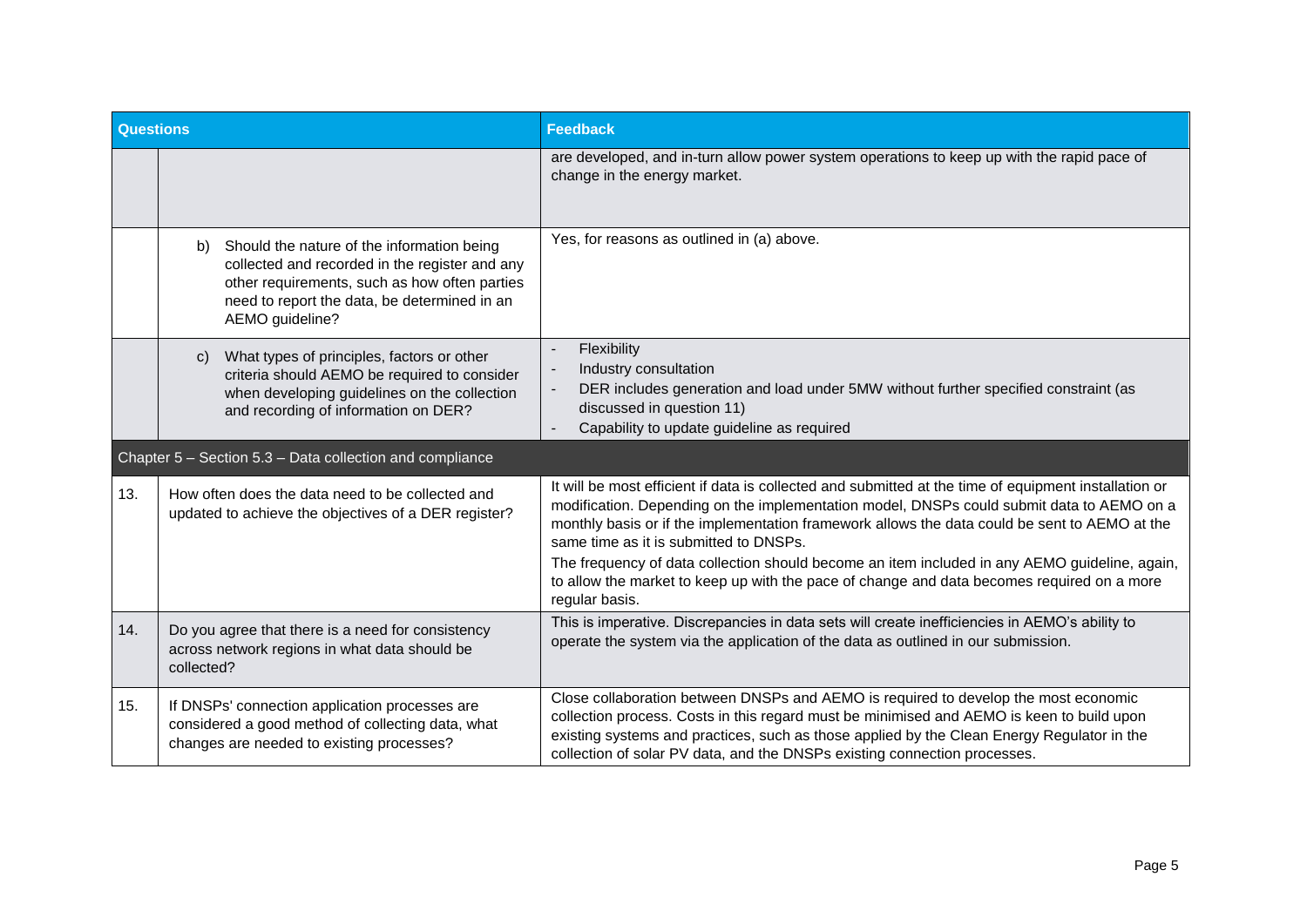| Questions                                                  |                                                                                                                                                                                                                                              | <b>Feedback</b>                                                                                                                                                                                                                                                                                                                                                                                                                                                                                                                                                                                                                                                                                                                                                                                                                                                                                    |
|------------------------------------------------------------|----------------------------------------------------------------------------------------------------------------------------------------------------------------------------------------------------------------------------------------------|----------------------------------------------------------------------------------------------------------------------------------------------------------------------------------------------------------------------------------------------------------------------------------------------------------------------------------------------------------------------------------------------------------------------------------------------------------------------------------------------------------------------------------------------------------------------------------------------------------------------------------------------------------------------------------------------------------------------------------------------------------------------------------------------------------------------------------------------------------------------------------------------------|
| 16.                                                        | Should obligations on parties other than DNSPs be<br>considered to support data collection? If yes, which<br>parties are best placed to collect and report this data?                                                                        | Yes. Any party that may have access to the DER to set or change settings must be required to<br>update the Register. Without such obligations the data set will become out of date and over time<br>the entire purpose of the Register will be undermined. This should include retailers, aggregators,<br>embedded network operators and other market participants.<br>Further, while beyond the scope of the NER, due to a lack of clarity and inconsistent state based<br>regulatory frameworks, clear obligations on DER installers are also required to ensure they<br>collect and submit data into the DNSPs connection processes. AEMO has written to all NEM<br>state Premiers requesting each state provide this clarity via their electrical licencing regulatory<br>frameworks. Further support from the AEMC Commission could be beneficial in driving such<br>compliance improvements. |
| 17.                                                        | How would an obligation on the parties identified above<br>best be applied and enforced? Please provide details.                                                                                                                             | To drive compliance, this should be applied via Rules based obligations and penalties.<br>A clear obligation on parties to pass this information on to AEMO is likely also required.                                                                                                                                                                                                                                                                                                                                                                                                                                                                                                                                                                                                                                                                                                               |
| 18.                                                        | Will a register be beneficial if the levels of compliance in<br>relation to providing information are similar to the low<br>levels of compliance with the DNSP connection<br>application processes? What levels of compliance are<br>needed? | Refer to AEMO's submission.                                                                                                                                                                                                                                                                                                                                                                                                                                                                                                                                                                                                                                                                                                                                                                                                                                                                        |
| 19.                                                        | How else can compliance levels be improved?                                                                                                                                                                                                  | Supporting state based reforms placing a clear obligation on installers to submit DER data into<br>the Register along with an enforcement regime are recommended. Linkages to installer<br>accreditation schemes should also be examined.                                                                                                                                                                                                                                                                                                                                                                                                                                                                                                                                                                                                                                                          |
| 20.                                                        | How can compliance best be maintained over time as<br>technology changes?                                                                                                                                                                    | Sufficiently clear obligations on market participants to submit data into and update the register<br>are required.<br>As noted, the regulatory framework requires sufficient flexibility for AEMO, in close consultation<br>with industry, to update the Register's implementation guideline as necessary so as to capture<br>new technologies or data streams.                                                                                                                                                                                                                                                                                                                                                                                                                                                                                                                                    |
| Chapter 5 - Section 5.4 - Transparency and confidentiality |                                                                                                                                                                                                                                              |                                                                                                                                                                                                                                                                                                                                                                                                                                                                                                                                                                                                                                                                                                                                                                                                                                                                                                    |
| 21.                                                        | Given the nature of information that may be required to<br>be provided by registered participants under the<br>proposed rule change, are existing regulatory<br>arrangements (such as the protected information                              | Refer AEMO's submission                                                                                                                                                                                                                                                                                                                                                                                                                                                                                                                                                                                                                                                                                                                                                                                                                                                                            |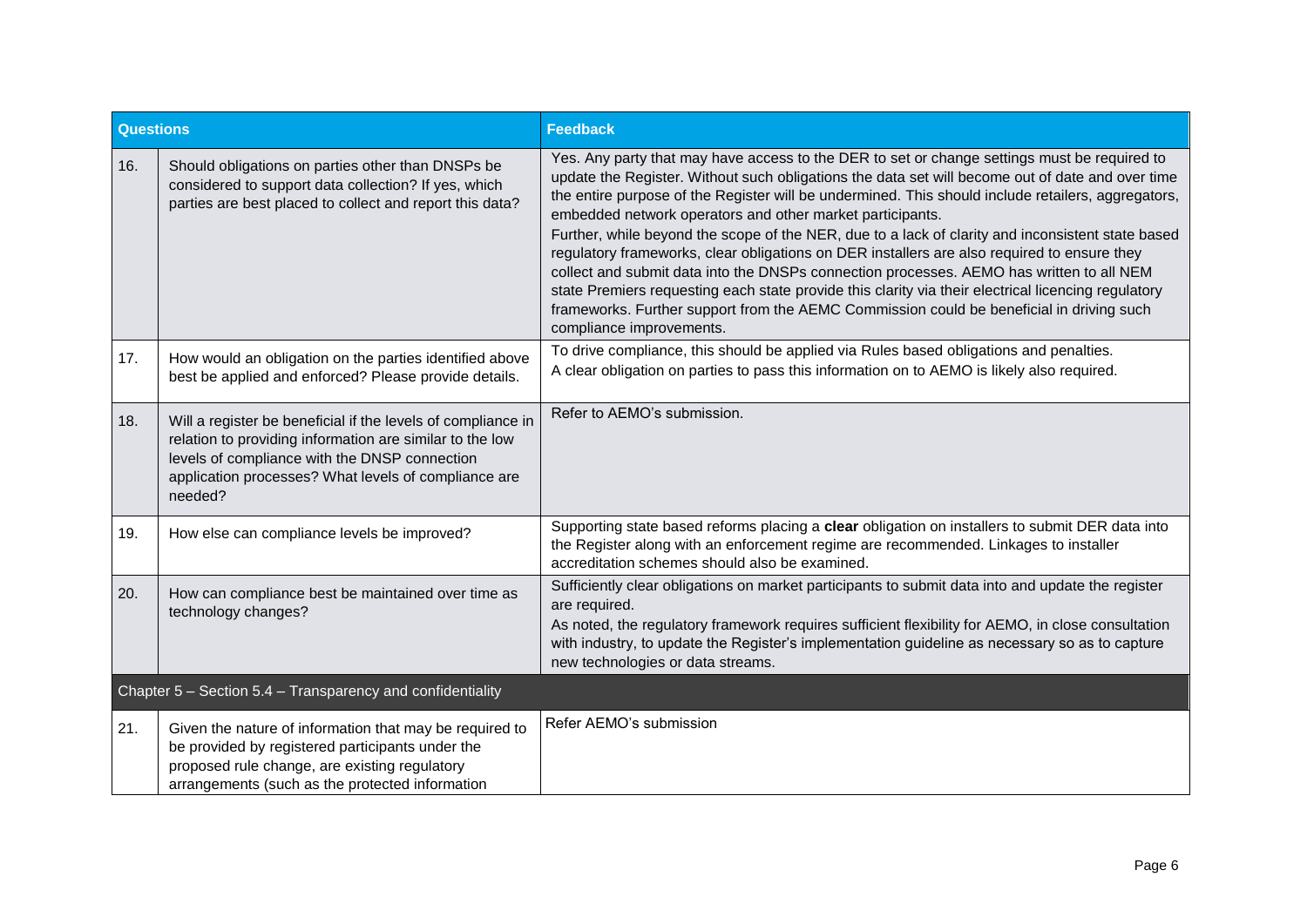| <b>Questions</b>                                               |                                                                                                                                                                                                                               | <b>Feedback</b>                                                                                                                                                                                                                                                                                                                                   |
|----------------------------------------------------------------|-------------------------------------------------------------------------------------------------------------------------------------------------------------------------------------------------------------------------------|---------------------------------------------------------------------------------------------------------------------------------------------------------------------------------------------------------------------------------------------------------------------------------------------------------------------------------------------------|
|                                                                | provisions under the NEL and Privacy Act 1988)<br>regarding the collection and disclosure of information<br>adequate to protect market participants and consumers<br>whose DER systems are included in the register?          |                                                                                                                                                                                                                                                                                                                                                   |
| 22.                                                            | If not:                                                                                                                                                                                                                       |                                                                                                                                                                                                                                                                                                                                                   |
|                                                                | What are the likely nature, and magnitude, of<br>a)<br>potential consequences of insufficient protection<br>of such information?                                                                                              |                                                                                                                                                                                                                                                                                                                                                   |
|                                                                | Should the NER limit, on the basis of<br>b)<br>confidentiality concerns, the information that<br>registered participants or others would be<br>required to provide to AEMO under the DER<br>Register Guidelines? If yes, how? | AEMO is highly considerate of privacy concerns and supports safeguards of customer<br>information. This should occur to the extent AEMO and DNSPs are not compromised in their<br>ability to collect and utilise the information required to forecast, operate the power system and<br>maintain security of supply, for the benefit of customers. |
|                                                                | Should the NER limit, on the basis of<br>C)<br>confidentiality concerns, how AEMO may use or<br>disclose information provided to it under the<br>DER Register Guidelines? If yes, how?                                        | As above.                                                                                                                                                                                                                                                                                                                                         |
| 23.                                                            | Are there any competition concerns raised by the<br>establishment of the register?                                                                                                                                            |                                                                                                                                                                                                                                                                                                                                                   |
| Chapter 5 - Section 5.5 - Safety issues and emergency response |                                                                                                                                                                                                                               |                                                                                                                                                                                                                                                                                                                                                   |
| 24.                                                            | Would the sharing of data collected under a DER<br>register be useful to emergency services, and if so,<br>how?                                                                                                               | DER can pose safety risks that require specific consideration in emergency situations. With strict<br>privacy controls in place, AEMO thus sees merit in Emergency Services having restricted access<br>to the register so as to determine whether a DER is present at a premise when responding to an<br>emergency.                              |
| 25.                                                            | Are there existing mechanisms currently in place (e.g.<br>requisite IT systems) that could facilitate the practical                                                                                                           | AEMO has developed a portal for Ombudsman enquiries - it allows them access to their allowed<br>set of data via a "NMI Discovery" - like process.                                                                                                                                                                                                 |